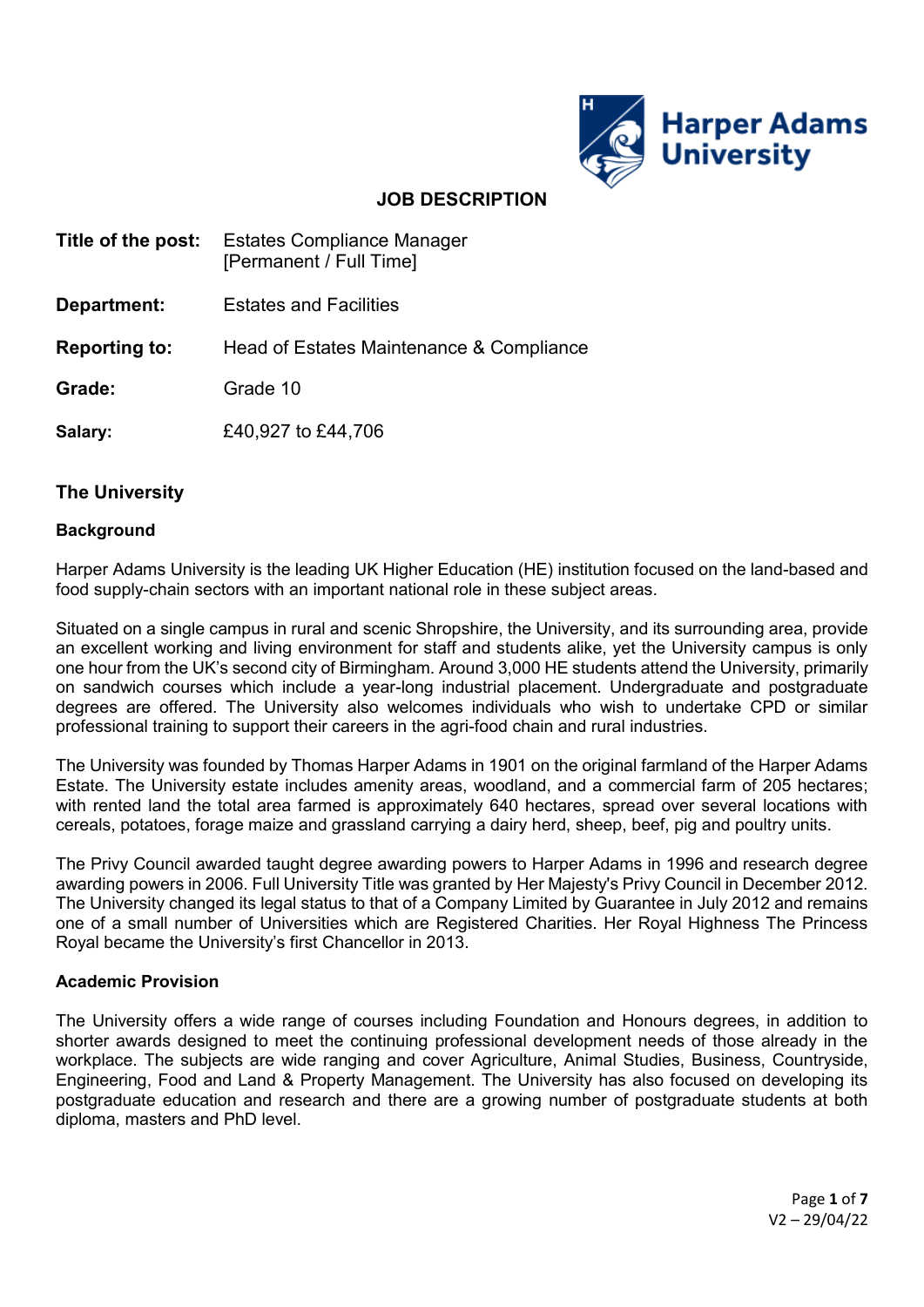Harper Adams has built up an international reputation for the quality of its courses and has achieved the highest possible ratings in recent Quality Assurance Agency reviews, and holds a Gold Teaching Excellence Framework (TEF) award. There is active encouragement of research and the University took part in the last Research Excellence Framework (REF) exercise. 56% of our submitted research was rated either internationally excellent or world leading and 100% was rated of international quality. Our extensive programme of research and education for professionals in the land-based and food chain sectors supports a high profile of business and community reach-out work, short course delivery for businesses and technology transfer activities supported by strong industry links and partnerships with companies such as JCB and Marks & Spencer amongst many others.

## **Recognition**

Harper Adams is consistently positioned highly in a range of national ratings, performance measures and league tables.

In the period since 2011, Harper Adams has won six Times Higher Education Awards including Outstanding Fundraising Initiative (2014), and has been shortlisted for fourteen other THE awards. In 2018, the Times Higher has shortlisted the university for the prestigious title of University of the Year, putting Harper Adams in the top six universities in the country. The finals are in June 2018.

In the 2016 and 2017 Whatuni? Student Choice Awards, based on student reviews, Harper Adams took the title of University of the Year and won the Student Support and Job Prospects gold awards, plus silver and bronze in further categories. In 2018 the University was runner up for the University of the Year title and won 3 gold awards, 3 silver and 3 bronze. It is the only University to win Student Support since the awards began four years ago and has won the category for best job prospects for three years running and best courses and lecturers for two years running.

Harper Adams ranked second in the 2016 Times Higher Education Student Experience Survey. In the Times and Sunday Times Good University Guide 2017, the University was ranked 36th, the highest position yet achieved by a post-1992 university, and was awarded the title of Modern University of the Year. In 2017 it was the highest ranked modern University for the second year in a row. In the QS World Rankings for Agriculture and Forestry published in March 2018, Harper Adams was ranked second in the UK for academic reputation and second in the world for its reputation with employers.

## **Facilities**

Harper Adams has extensive, well-equipped facilities and is constantly investing in its campus. Facilities include a range of modern teaching facilities and an extensive library, a variety of IT suites including an engineering design centre, newly extended laboratory facilities, a field laboratory and a livestock project centre, a glasshouse complex, an agricultural engineering unit with a large covered soil working area and a number of sustainable technology installations. In 2013 a new teaching building and a new agricultural engineering innovation centre opened. In 2015/16 these were followed by two further buildings, one for veterinary services and one for entomology, and new halls of residence. Further new facilities opened in the period since 2017 include new laboratories, an Agri-Tech Innovation Hub and SMART Dairy Unit. Capital funding to support the development of many of these facilities has been provided through the work of the Development Trust. The University provides a range of training and professional development opportunities via its staff development programme.

## **Catering and Sports Facilities**

The University's Students' Union operates a small gym and squash courts that staff may use on the payment of a nominal fee. The University has an open-air swimming pool and bowling green that are available for staff use during the summer period and new tennis courts have recently been developed. A variety of University catering outlets provide access to lunch facilities on campus.

For further details about the University, please visit our website: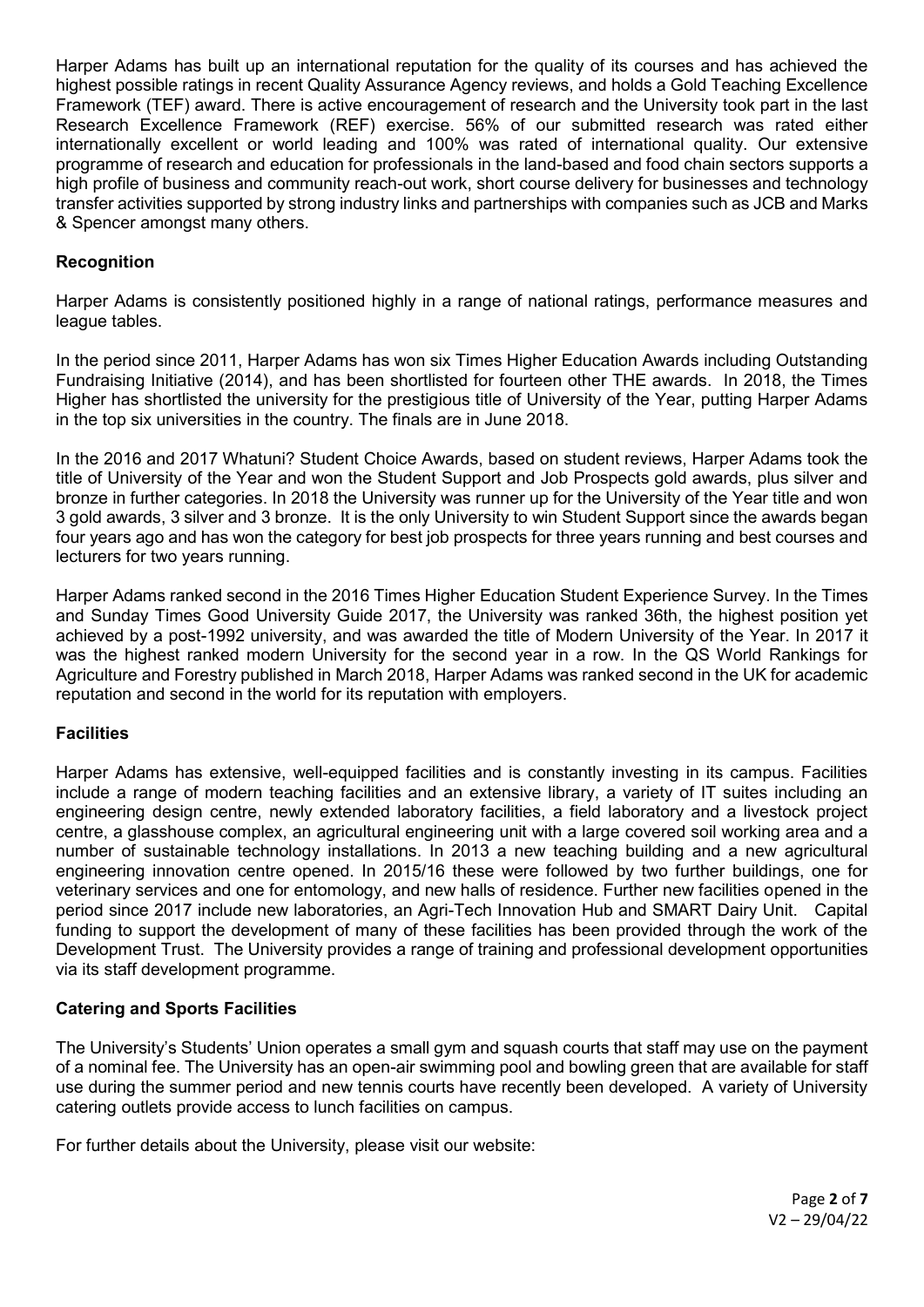# **The Estates and Facilities Team**

The Estates and Facilities Department provides a number of essential services to Harper Adams University and is responsible for the management and facilities maintenance of the main campus and outlying properties, including:

- Capital development of new build and refurbishment / remodeling works;
- Planned and reactive maintenance of the estate buildings, associated equipment and building services;
- Out of hours on-call for emergency maintenance;
- Procurement and management of utilities gas, electric and water;
- Trade effluent and sewage;
- Operation and maintenance of the District Heat Network (DHN) and Energy Centre including biomass boiler and Combined Heat and Power (CHP) plant;
- Refuse and waste collection including recycling;
- The Private Water Supply (PWS) abstraction, treatment, distribution and monitoring of water quality;
- Housekeeping and managed laundry services;
- Security and portering;
- Postal services:
- Reception and switchboard;
- Car parking;
- Ongoing maintenance of space records;
- Signage.

## **Main Responsibilities**

- 1. To understand the construction, structure and building services of the University estate sufficient so that appropriate statutory compliance testing, inspection and remedial works can be carried out in a timely and safe manner.
- 2. Provide technical expertise in the procurement of service contractors responsible for statutory compliance testing, inspection and remedial works.
- 3. Be responsible for the contract management of service contractors responsible for statutory compliance testing, inspection and remedial works.
- 4. Lead and deliver on the administration of all University management plans, safe operating procedures and polices in respect of estates legislative compliance.
- 5. Plan and manage the delivery of all statutory compliance testing and inspections throughout the University estate including (but not limited to) gas, fixed wire testing, asbestos, water hygiene / legionella, LOLAR, PUWER, lightening protection and fire safety.
- 6. Manage the University's approach to fire safety throughout the University estate, ensuring effective training, monitoring and reporting systems are in place to capture and mitigate against risk. Organise and manage the undertaking fire risk assessment.
- 7. Manage the University DSEAR risk assessment process including remedial works and sign-off.
- 8. Put in place suitable precautions to control the risk of exposure to legionella including arranging for a competent person to undertake water risk assessments, planning inspections, checks and maintenance identified as necessary and maintaining suitable records to demonstrate compliance.
- 9. Put in place suitable precautions for managing asbestos and to control the risk of exposure to asbestos including arranging for a competent person to carryout asbestos surveys, to maintain the asbestos management information and to ensure that asbestos information is available to in-house estates maintenance trade staff and contractors carryout works.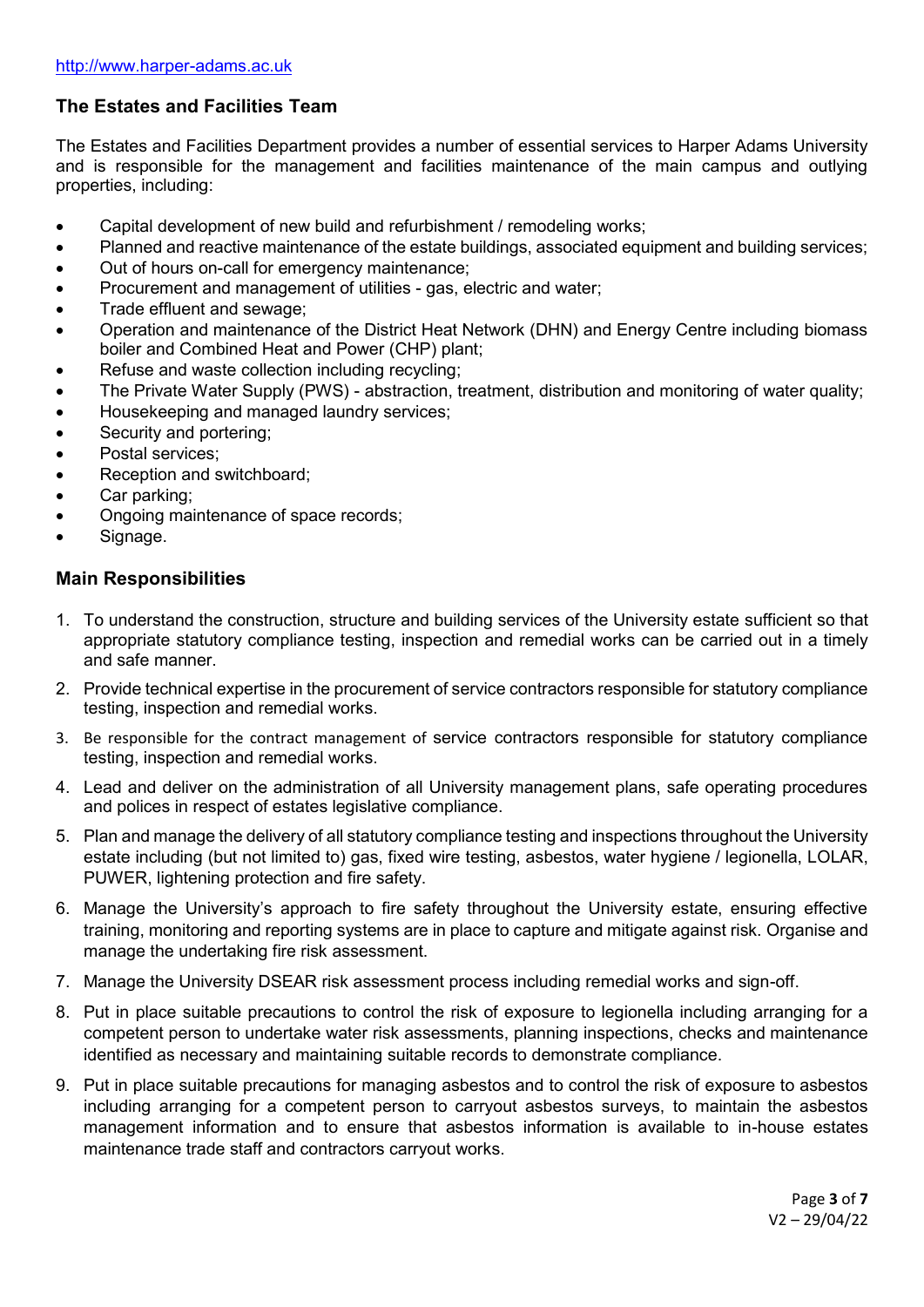- 10. Identify potential areas of statutory compliance vulnerability or risk and put in place actions plans for preventative measures and mitigation.
- 11. Ensure all legislative requirements, safe systems of works, work permits, COSHH and any other such requirements are being complied with for estates maintenance works.
- 12. Keep appropriate and accurate records on statutory compliance testing, inspections and remedial works as required by legislation, insurers or as instructed by the Estates Maintenance Manager.
- 13. Respond significant business continuity emergencies affecting the University estate, coordinating and managing Estates Maintenance resourcing and actions required.
- 14. Keep up to date with trade information, HSE publications and statutory requirements. Ensure that the appropriate action is taken where updates on new or changing compliance requirements are received.
- 15. Attend all training and professional development arranged. Manage & organise the formal training and/or toolbox talks on statutory compliance matters for the Estates Maintenance and wider Estates and Facilities team.
- 16. Liaise with both internal and external stakeholders relating to statutory compliance to ensure that the University remains compliant.
- 17. Represent the University on estates maintenance and estates legislative compliance matters to statutory bodies and organisations responsible for legislative compliance.
- 18. Undertake administrative / technical administrative duties as required relevant to the role including the production of reports, raising of purchasing orders and managing of invoicing.
- 19. Work cooperatively and courteously with the wider Estates and Facilities team to provide a professional, reliable and effective service.
- 20. To have a flexible approach to the work and be able to work beyond the normal hours of duty if required and to carry out other tasks from other disciplines should circumstance apply.
- 21. All other duties and responsibilities commensurate with the post and the salary range of the grade.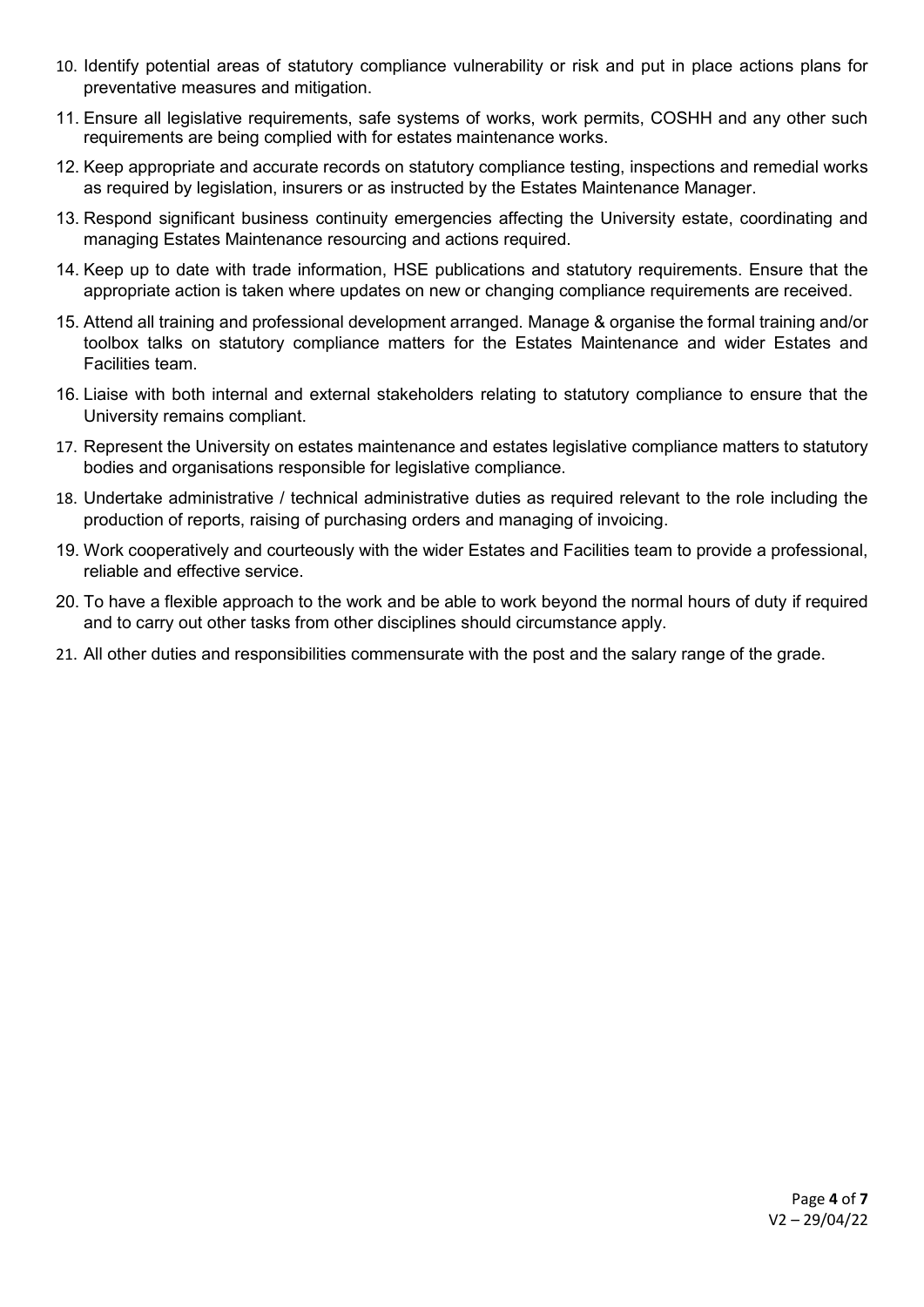# **Personal Specification**

|                  | <b>Essential</b>                                                                                                               | <b>Desirable</b>                                                     |
|------------------|--------------------------------------------------------------------------------------------------------------------------------|----------------------------------------------------------------------|
| Qualifications   | Degree qualification or equivalent formal<br>professional qualification in relevant                                            | Fire Warden certificate.                                             |
|                  | subject, or Chartered Status within a                                                                                          | <b>NEBOSH National and General</b>                                   |
|                  | relevant institution.                                                                                                          | Construction                                                         |
|                  | Appropriate membership of a<br>professional body as recognised and                                                             | Asbestos Duty to Manage                                              |
|                  | required for the post (e.g. IOSH, MIIRSM)                                                                                      | L8 water hygiene trained                                             |
|                  |                                                                                                                                | Current and relevant CSCS card.                                      |
| Experience       | Extensive practical experience and<br>relevant technical knowledge including                                                   | Familiarity in the use of electric job<br>management systems (CAFM). |
|                  | the management of statutory compliance<br>operations using contractors and directly<br>employed staff                          | Experience of dealing with insurers.                                 |
|                  | Experience of analysing and interpreting<br>data, drafting complex reports and<br>delivering briefings to others.              | Experience of dealing with the HSE.                                  |
|                  | Experience of providing technical input<br>into procurement and contract<br>management of statutory compliance<br>contractors. |                                                                      |
| Knowledge/Skills | Excellent knowledge of health & safety<br>regulations and statutory compliance.                                                |                                                                      |
|                  | Knowledge of IT in general.                                                                                                    |                                                                      |
|                  | Ability to communicate complex                                                                                                 |                                                                      |
|                  | information to a range of audiences and                                                                                        |                                                                      |
|                  | stakeholders effectively using a variety of<br>mediums.                                                                        |                                                                      |
| Personal         | Proven ability to be able to work                                                                                              |                                                                      |
| Qualities        | unsupervised.                                                                                                                  |                                                                      |
|                  | Able to work positively, cooperatively and<br>proactively work with other team<br>members.                                     |                                                                      |
|                  | Excellent customer care skills and good<br>communication skills.                                                               |                                                                      |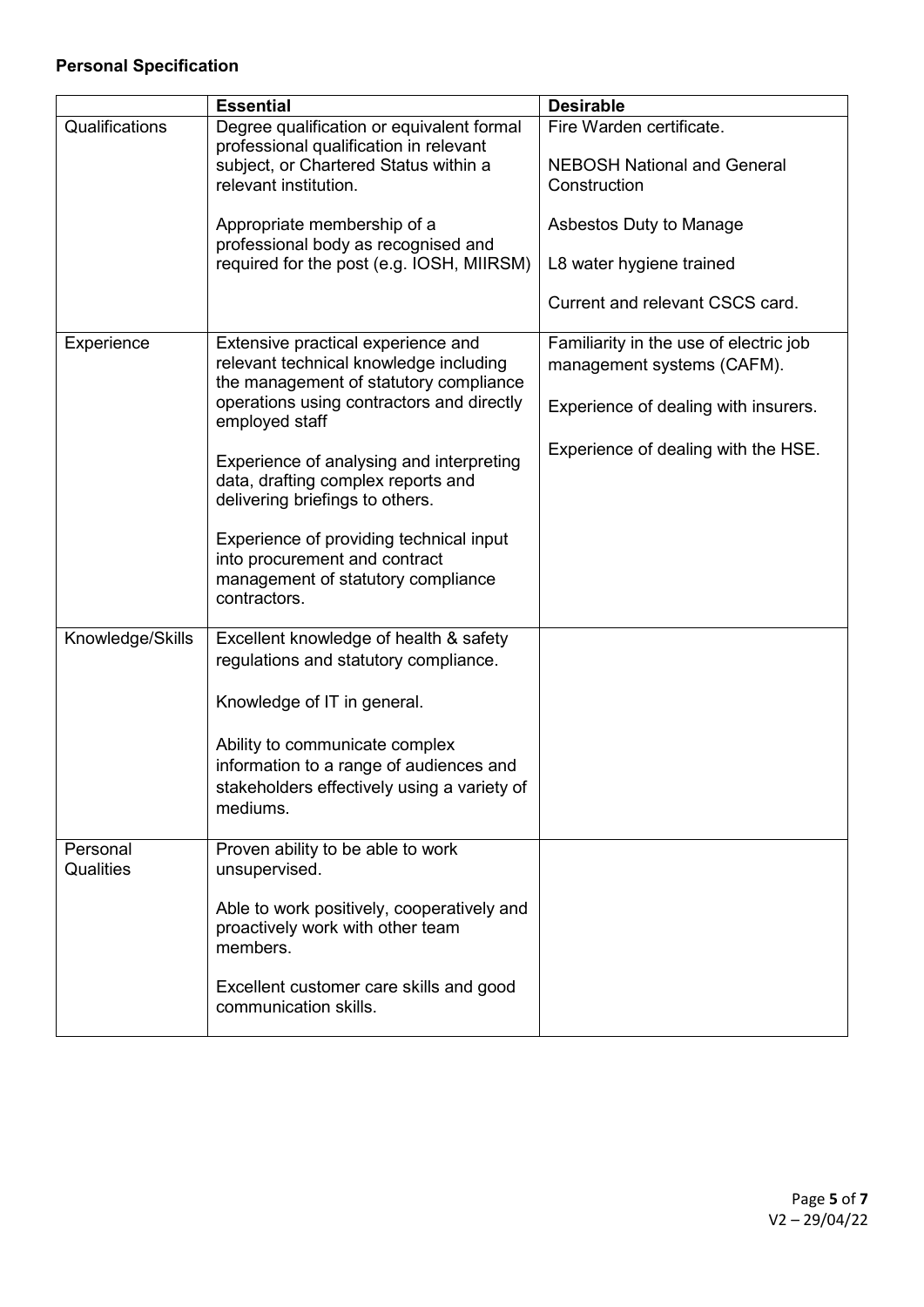### **Conditions of Service**

The national recommendations which have arisen from the negotiations between UCEA and the unions recognised at national level, the Joint Negotiating Committee for Higher Education Staff (JNCHES), directly affect the terms and conditions insofar as they have been adopted by the Board of Governors.

- **Salary** The commencing salary will be within the range £40,927 to £44,706 per annum. The point of entry will be dependent upon relevant qualifications and experience. Salaries are paid monthly, in arrears, by credit transfer on the  $28<sup>th</sup>$  day of the month.
- **Contract Term** This is a full time post. The employment may be terminated during the course of the contract by either party giving three months' notice in writing.
- **Hours of Work** The routine working week is 37 hours over Monday to Friday, inclusive. There may be a requirement for overtime working from time to time and time off in lieu may be allowed for agreed hours worked in excess of 37 per week.
- **Holidays** The annual holiday entitlement is 25 working days, plus statutory bank holidays. In addition to this there are 8 University closure days during the full annual leave year. Annual holiday entitlement rises to 25 working days on completion of 5 years' service. The holiday year runs from 1 August to 31 July and in the holiday year in which the employment commences or terminates the holiday entitlement will accrue on a prorata basis for each complete week of service. The timing of holidays is subject to the agreement of the Line Manager.

All annual holiday entitlement (including bank holidays and University closure days) is pro-rata for part-time employees. Further details will be confirmed on appointment.

- **Sick Leave** During periods of certified sickness, the post-holder will be eligible to receive sick pay in accordance with the University Sick Pay Policy. The payment of sick pay is subject to compliance with the University rules for the notification and verification of sickness absence, details of which will be provided to the successful applicant upon commencement of employment.
- **Pension** The post-holder will be entitled to join the Harper Adams Group Pension Scheme and details will be provided to the successful applicant upon commencement of employment.
- **Exclusivity of Service**  You are required to devote your full-time attention and abilities to your duties during working hours and to act in the best interests of the University at all times. Accordingly, you must not, without written consent of the University, undertake employment or engagement including external consultancy, which might interfere with the performance of your duties or conflict with the interests of the University.

It follows that, regardless of whether you are employed on a full-time or part-time contract, you are required to notify your line manager of any employment or engagement which you intend to undertake whilst in the employment of the University (including any such employment or engagement which commenced before your employment under this contract). Your line manager will then notify you within 10 working days whether such employment or engagement is prohibited.

**Criminal Convictions** The post involves the opportunity for access to children and young persons under the age of 18. For this reason, the University is entitled to consider any criminal convictions, cautions or impending case(s) that it considers to be relevant to this post.